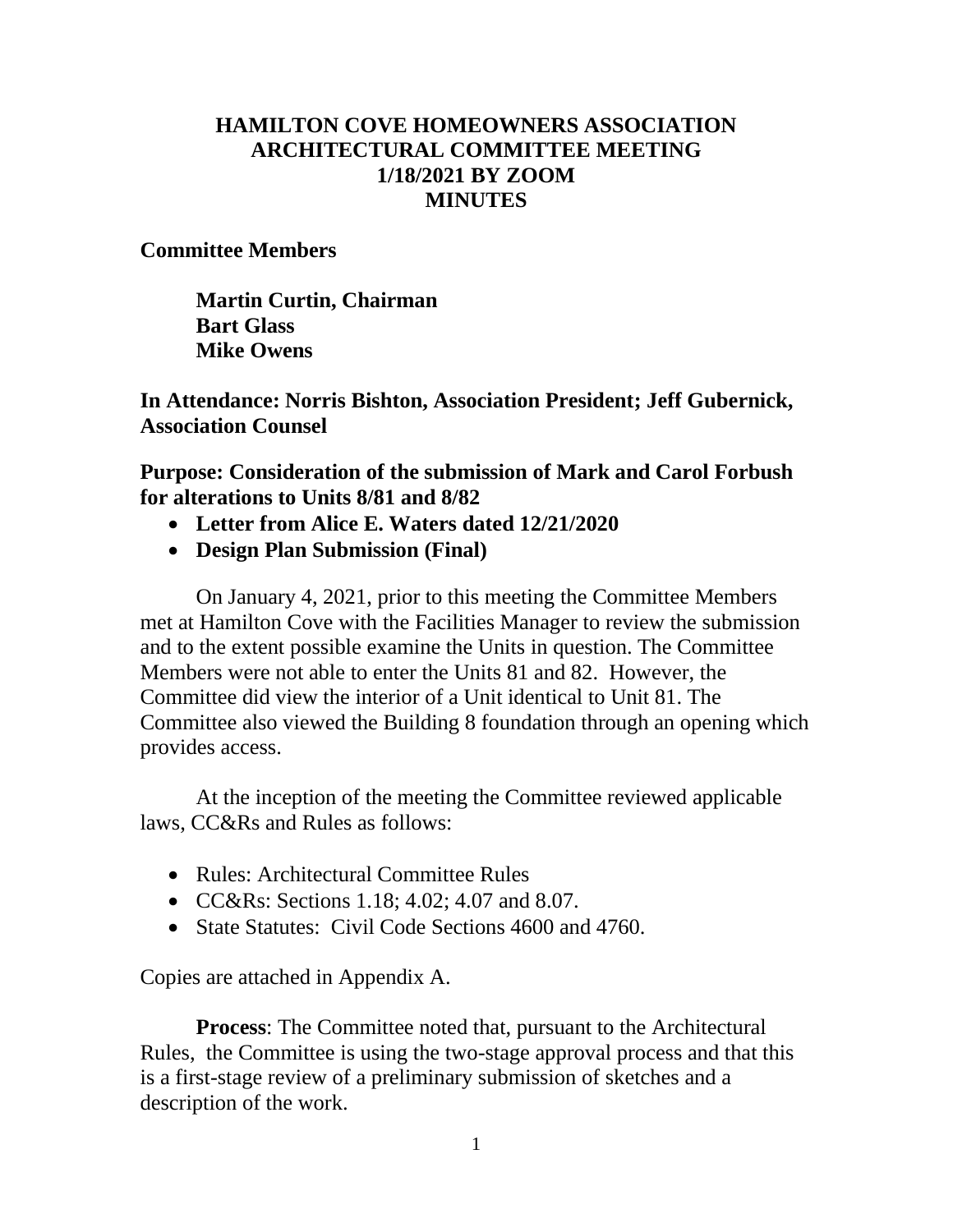**Submission**: The Committee reviewed the submission and noted the following aspects which the Committee must consider in accordance with the CC&R and Civil Code provisions referenced above:

1. The proposed alterations would require granting Common Area for the exclusive use of the applicant for the installation of an elevator outside the building and to create additional living space within the Unit as reflected in the drawings presented.

2. The drawings presented do not accurately reflect the foundation of Building 8. The installation of the outside elevator would impact the foundation of Building 8 which has a total of 18 Units, 16 of which are above Units 81 and 82.

3. The proposed exterior elevator would involve modifications of an exterior wall and the exterior appearance of the two Units.

4. The two proposed interior elevators would involve structural changes identified as "modification of the second level floor joists."

5. The proposed alterations would involve additional structural changes as follows:

The following is a list of bearing walls that may be affected:

• Two existing bathroom windows on the exterior wall of Building 8 will be converted to doors to provide entrance into the lower-level of each Unit from the elevator.

• Second-level floor joists at the interior stairwell locations will be modified to accommodate the interior elevators which will be approximately 36" x 36"

• The partition between the kitchens may be weightbearing as they are located under the upstairs Units. The partition between the dining areas is a party wall based on its location under the upstairs balcony and as viewed in Unit 83 during its reconstruction after a flood.

• Relocation of existing lower-level bedroom doors which are now located on a bearing-wall. (Letter from Alice E. Waters 12/21/2020)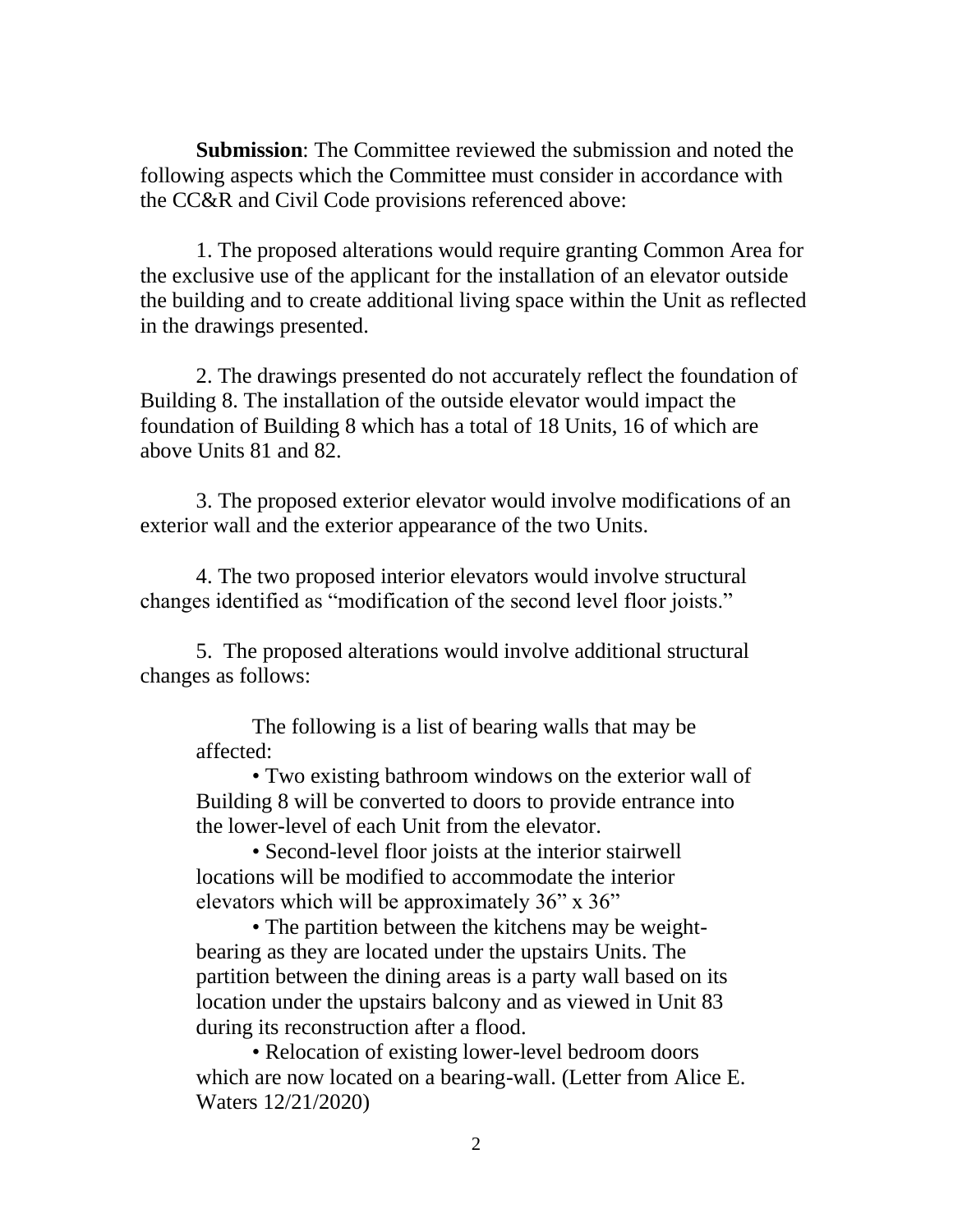• Opening of the lower-level Common area in Unit 81 same as currently in Unit 82. The connecting door is located on the bearing wall between the Units.

6. The proposed alterations would involve installing a door in a wall separating the two Units. The area involved is Common Area.

7. The applicant claims that various pipes are trespassing on a portion of the two Units.

The Committee generally reviewed alterations approved in the past. The Committee has never permitted two units to be joined through the installation of an interior door. Additionally, the Committee is aware of two instances where the Association transferred the burden of management and maintenance of two small balconies that were inaccessible and not of general use to the membership at large. No Owner in the past has requested permission to make the type of alterations sought by the applicant.

**Issues:** In order to review the submission, the Committee reviewed and decided a series of issues:

### **a) Do the proposed alterations involve Common Area as defined in the CC&Rs?**

**Decision:** The proposed alterations involve Common Area as defined in the CC&Rs.

### **b) Do the proposed alternations involve granting exclusive use of any portion of the Common Area?**

**Decision:** The proposed alterations would require granting exclusive use of a portion of the Common Area.

**c) Are the proposed alterations intended to facilitate access for persons who are blind, visually handicapped, deaf, or physically disabled, or to alter conditions which could be hazardous to these persons as referenced in Civil Code Section 4760 (a)(2)?**

**Decision:** No. Civil Code Section 4760(a)(2) is intended to benefit a person who resides in the unit. Section  $4760(a)(2)(C)$  states that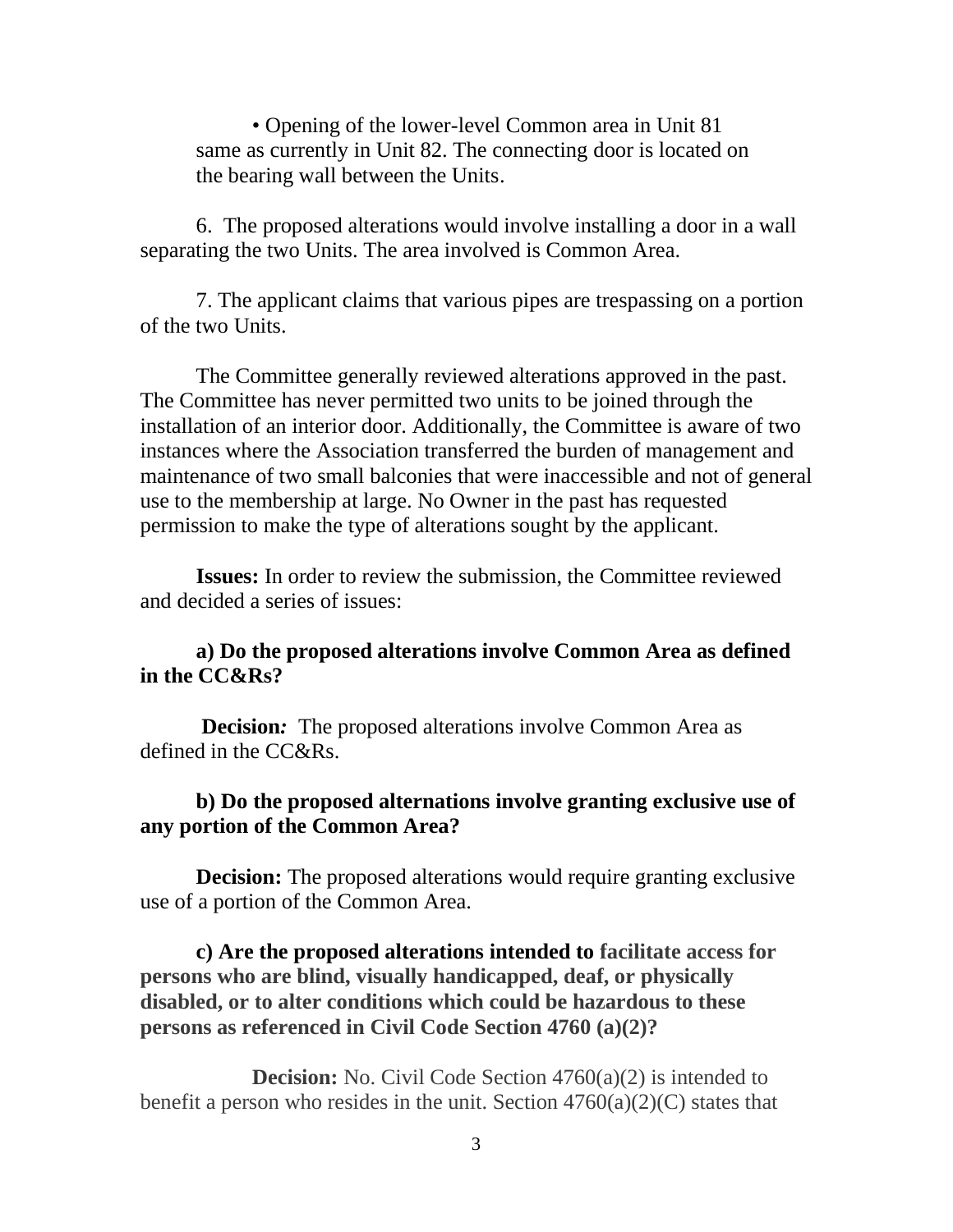external modifications must be "removed by the member when the separate interest is no longer occupied by persons requiring those modifications who are blind, visually handicapped, deaf, or physically disabled." The submission does not state that a person who is blind, visually handicapped, deaf, or physically disabled owns or resides in either of the Units.

### **d) Do the proposed alterations alter the exterior appearance of the Units, and, if so, are such alterations in accordance with the governing documents and applicable provisions of law as required by Civil Code Section 4760(c)?**

**Decision:** The proposed alterations alter the exterior appearance of Units 81 and 82. Specifically, the proposed alterations do not meet the requirement of CC&Rs Section 4.02 which provides that any such exterior alteration "not be detrimental to the appearance of the surrounding area of the Project as a whole, that the appearance of any structure affected thereby will be in harmony with the surrounding structures." The Project was uniformly designed. Exterior alterations not in accordance with the original design will be conflict with the original design.

### **e) Will or may the proposed alterations tend to impair the structural integrity of Building 8 or structurally alter Building 8?**

**Decision:** The proposed alterations will tend to impair the structural integrity of Building 8 and will structurally alter Building 8. Units 81 and 82 are at the base of a building housing 18 Units. The foundation beneath the Units is the foundation for the 18 Units. The foundation is not as depicted in the drawings submitted by the applicant. Additionally, as described above, the proposed alterations involve substantial alterations to joists and bearing walls. Building 8 was completed in 1988. It is over 30 years old. Because the developer of the Project failed to turn over plans to the Association, the Association does not have plans which permit it to know the location of pipes, conduits and structural elements. From time to time the Association has had to make repairs to buildings involving structural elements. The Association has learned that some of the construction would not meet today's building codes. As a result, the Association is extremely reluctant to unnecessarily disturb any structural element in the Project.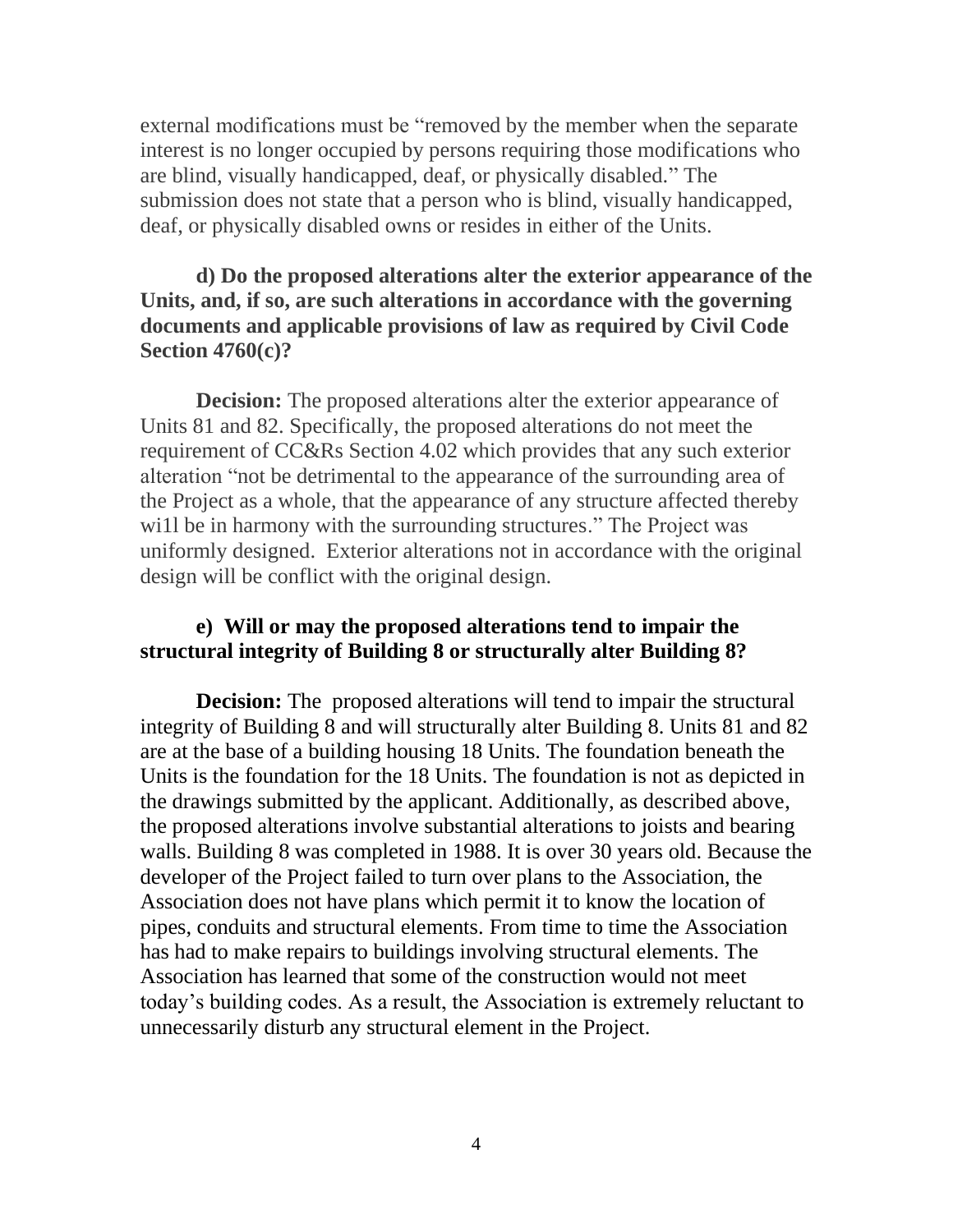### **f) Do the proposed alterations contribute to the benefit or are they a detriment to the Project generally as required by Section 4.07 of the CC&Rs?**

**Decision:** The Committee is cognizant of setting precedents that would work to the detriment of the Project overall. Changes to the exterior appearance of any building in the Project do not benefit the Project overall. No such changes have been made over the last thirty plus years. The Committee does not want to set a precedent that the outside appearance of the Project may be changed. Additionally, the Committee believes that it would be a detriment to the Project generally if Owners regularly undertook changes involving structural elements and for that reason does not desire to set a precedent that such changes are feasible.

**g) Does the provision of Section 8.07 of the CC&Rs which provides:**

**Nothing shall be done in any Condominium or in, on or to the Common Areas which will or may tend to impair the structural integrity of any building in the Project or which would structurally alter any such building except as otherwise expressly provided herein**

**preclude the Architectural Committee, the Board or the Association from approving the proposed alterations?**

**Decision:** Section 8.07 of the CC&Rs limits the authority of the Architectural Committee, the Board or the Association acting by vote of the members from approving alterations "which will or may tend to impair the structural integrity of any building in the Project or which would structurally alter any such building except as otherwise expressly provided [in the CC&Rs]." As indicated above, the proposed alterations will impair the structural integrity of Building 8. There is no provision in the CC&Rs which would allow for the impairment of the structural integrity of any building.

### **h) Are the proposed alterations within the authority of the Architectural Committee to approve?**

**Decision:** No for the reasons set out above**.**

**i) Are the proposed alterations within the authority of the Board or the Members to approve?**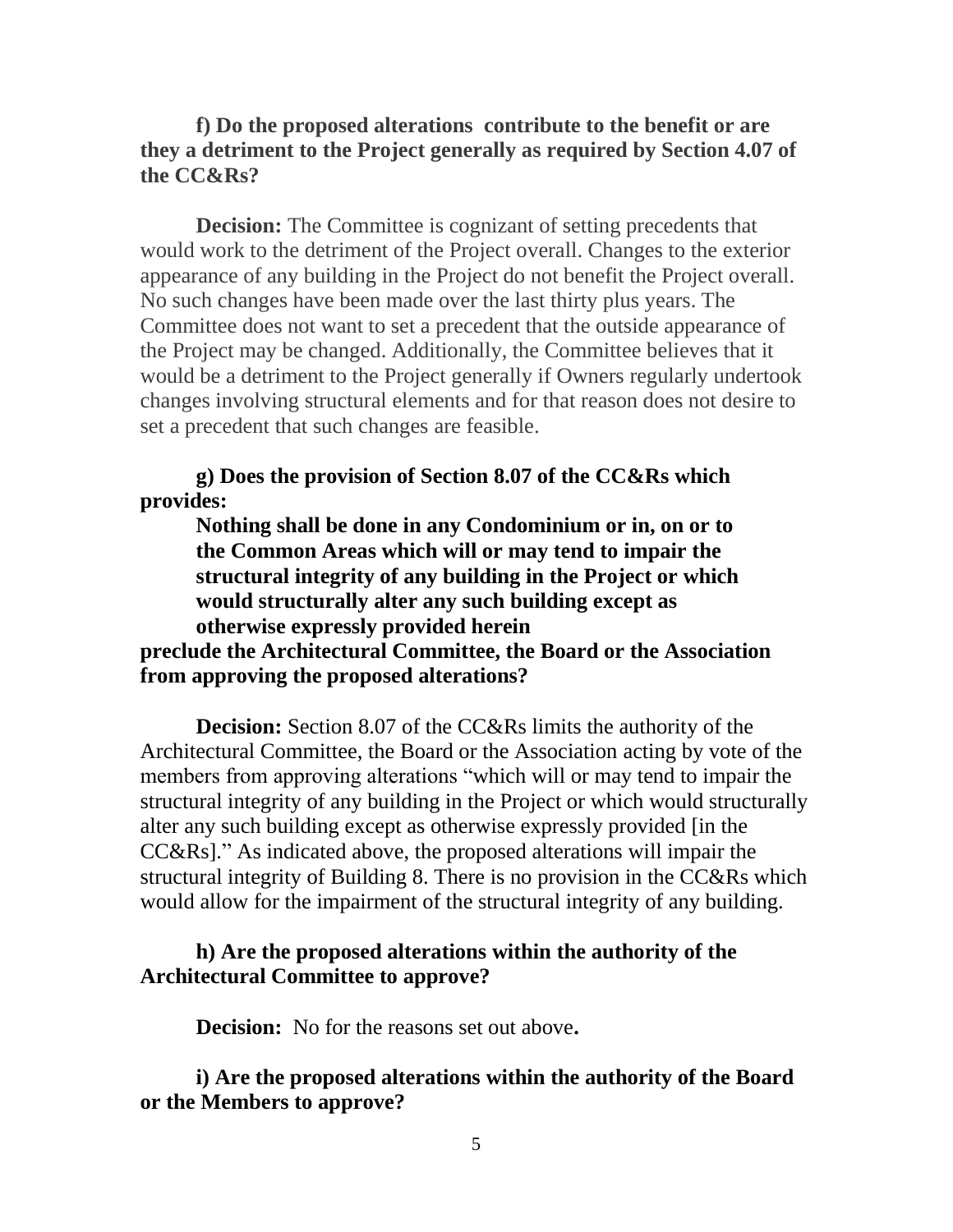**Decision:** No for the reasons set out above**.**

**j) Do the proposed alterations fall within any of the exceptions to Civil Code Section 4600(a)?**

**Decision:** No.

# **k) Is the applicant's claim that pipes are trespassing on a portion of Units 81 and 82 meritorious?**

**Decision**: No. The pipes are not located within an area that is part of the Unit. They are located in a chute. Section 1.18 of the CC&Rs provides that "Common Areas shall include, without limitation, for maintenance purposes of the Association, but not necessarily by way of fee title, all gas, water and waste pipes, all sewers, all ducts, chutes, conduits, wires and other utility installations of the Project Improvements wherever located."

January \_\_\_, 2021

**Martin Curtin, Chairman**

\_\_\_\_\_\_\_\_\_\_\_\_\_\_\_\_\_\_\_\_\_\_\_\_\_\_\_\_\_\_

**\_\_\_\_\_\_\_\_\_\_\_\_\_\_\_\_\_\_\_\_\_\_\_\_\_\_\_\_\_**

**\_\_\_\_\_\_\_\_\_\_\_\_\_\_\_\_\_\_\_\_\_\_\_\_\_\_\_\_\_**

**Bart Glass**

**Mike Owens**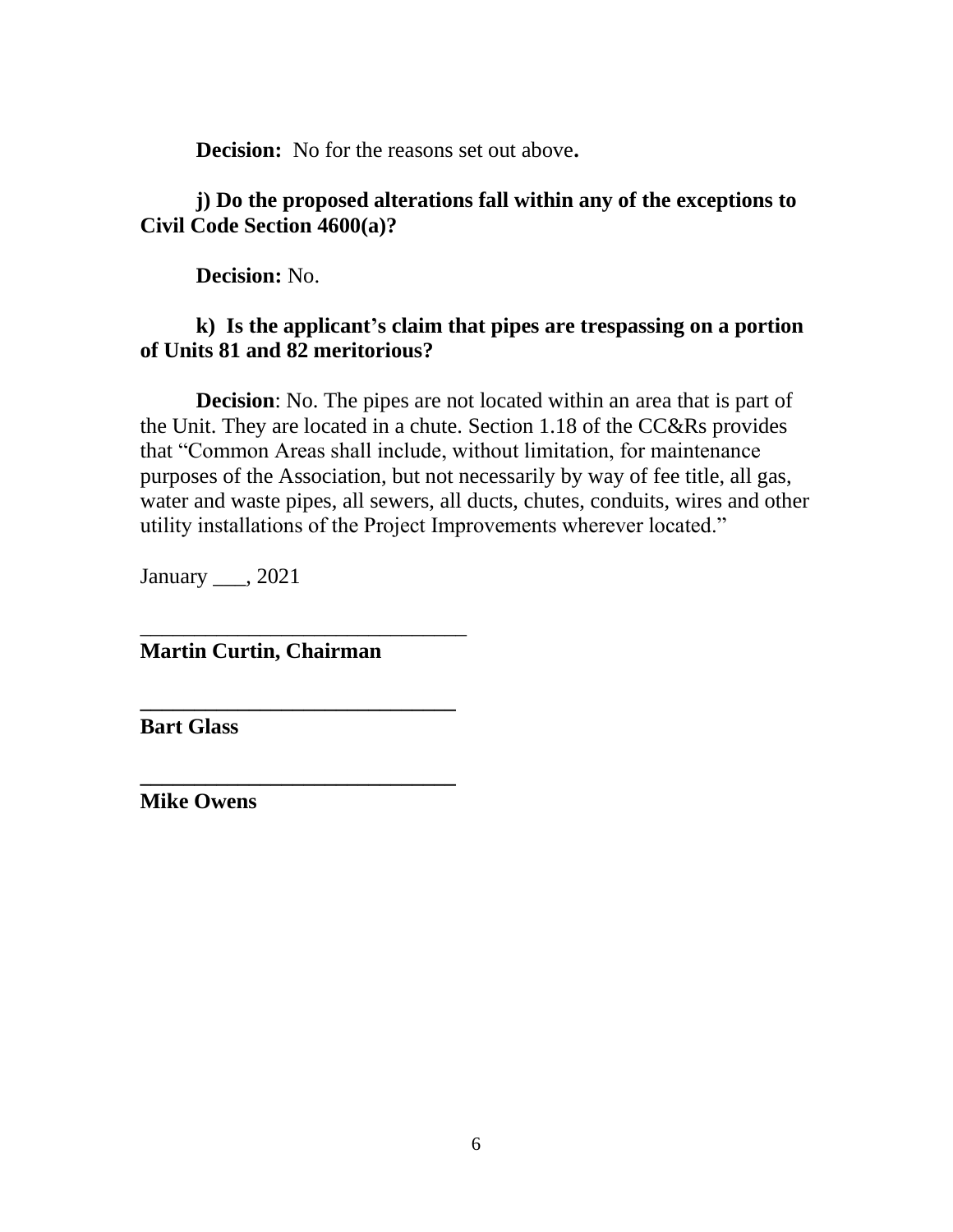#### **APPENDIX A**

#### **ARCHITECTURAL COMMITTEE RULES**

1. The documents of the Association (Article IV of the CC&R's) establish an Architectural Review Committee composed of three members appointed by the Board of Directors. This Committee has the authority to consider and act upon any and all plans submitted for its approval and perform such other duties as from time-to-time shall be assigned to it by the Board, including the inspection of construction in progress to assure its conformance with plans approved by the Committee.

2. In addition, it is the Committee's duty to maintain the architectural standards of the Project and to assure that any new construction, alterations or additions will not detract from the beauty of the Project or the enjoyment thereof by the Owners, and that the upkeep and maintenance thereof shall not become a burden on the Association. It is recommended that Owners refer to limitations imposed by the CC&R's before planning any interior or exterior additions or alterations. Alterations in the Common Area can only be made by the Board of Directors. Request for approval of any alteration must be submitted in writing to: Architectural Committee

Hamilton Cove Homeowners' Association P. O. Box 1573 Avalon, CA 90704

3. The Committee shall utilize a two-stage approval process. The Owner's preliminary submission shall include sketches and a description of the work. After the Committee has approved the basic plan, more complete drawings with detailed specifications may be required. If applicable, the Committee may require engineering studies and approvals and permits issued by the City of Avalon.

4. For general information, the following alterations are listed as examples of what shall not be allowed:

• Pictures, plaques, planters, or flagpoles attached to the outside walls and/or doors;

- Screening or any covering attached to deck railings;
- Exterior shutters or blinds;
- Superimposed materials over common balcony surfaces;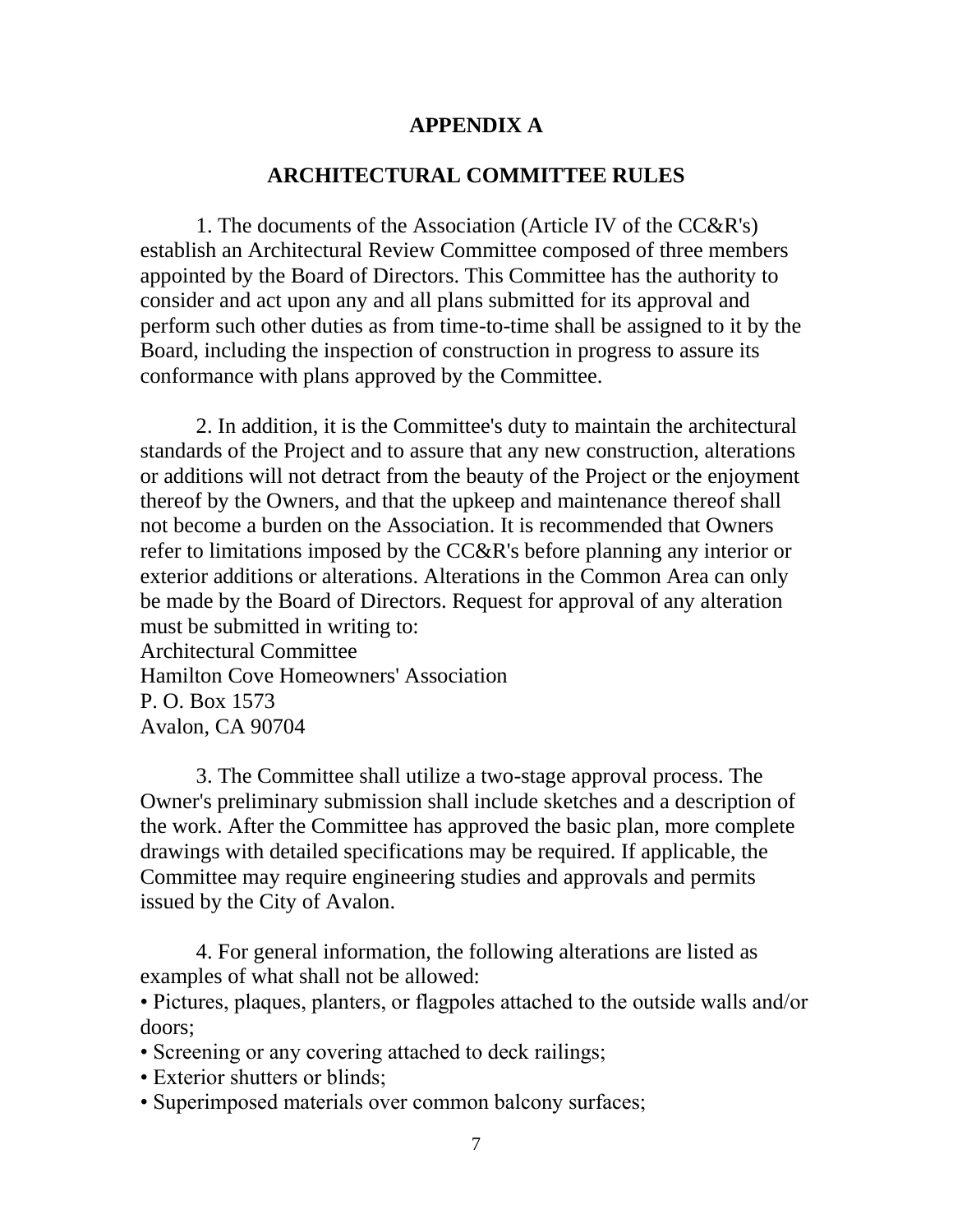• Planters, fences or pots restricting access to and passage through the common balconies;

• Pots that do not conform to the architectural theme or that are so large as to damage the balcony surface, or that are not placed on rollers, as herein provided.

• Use of dead space for anything except storage; and

• Locks on exterior doors other than the locks originally installed.

5. If an architectural change is made without approval of the Architectural Committee, the Owner has thirty (30) days to remove the change or be subject to the Enforcement Procedures, as herein provided.

#### **APPLICABLE CC&R PROVISIONS**

**Section 1.18. Common Areas or Common Property.** "Common Areas" or "Common Property" shall mean all areas on the Project, except the Condominiums and Single Family Residential Lots and Residences. Common Areas shall include, without limitation, for maintenance purposes of the Association, but not necessarily by way of fee title, all gas, water and waste pipes, all sewers, all ducts, chutes, conduits, wires and other utility installations of the Project Improvements wherever located (except the outlets thereof when located within the Condominiums), the land upon which the Project Improvements are located, the airspace above the Project Improvements, private streets or driveways, walkways, common stairways, parking areas, and landscaping on those areas of the Project which are not defined as a part of the Condominiums.

**Section 4.02. Review of Plan and Specifications.** The Architectural Committee shall have jurisdiction over Phases 1 through 4 and will assume jurisdiction over Increments 5F through 5G as provided in Section 3.09. The Architectural Committee shall consider and act upon any and all plans and specifications submitted for its approval under this Restated CC&Rs and 6 perform such other duties as from time to time shall be assigned to it by the Board, including the inspection of construction in progress to assure its conformance with plans approved by the Architectural Committee. No construction, alteration, removal, relocation, repainting, demolishing, addition, modification, decoration, redecoration or reconstruction of an Improvement in the Project shall be commenced or maintained, until the plans and specifications therefor showing the nature, kind, shape, height,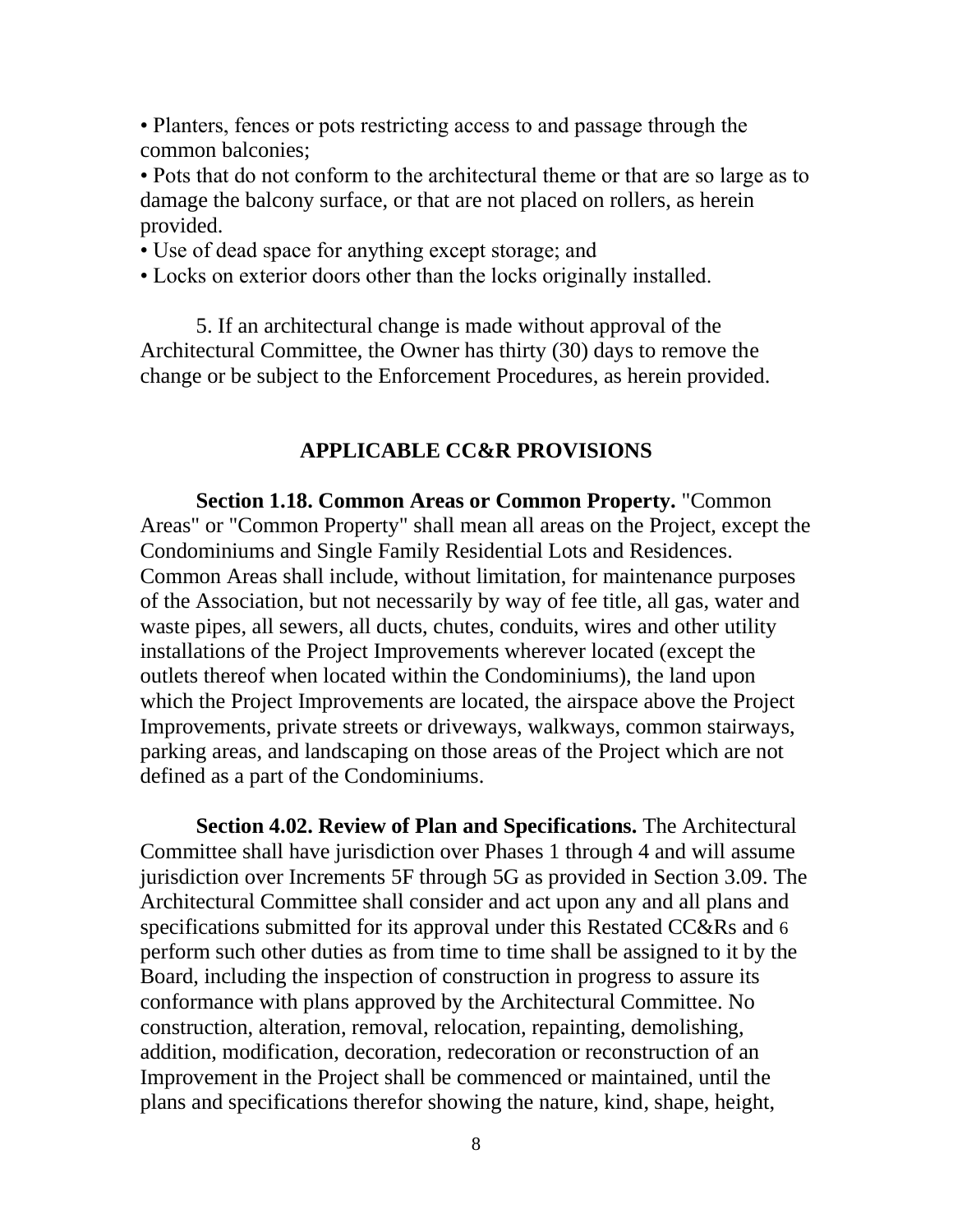width, color, materials and location of the same shall have been submitted to the Architectural Committee and approved in writing by the Architectural Committee; provided, however, that any Improvement may be repainted without the Architectural Committee's approval, so long as the Improvement is repainted the identical color which it was last painted. Without limiting the generality of this Article IV, the provisions of this Article IV apply to the construction, installation, alteration and modification of solar energy equipment, subject to the provisions of California Civil Code Section 714. The Owner submitting the plans ("Applicant") shall obtain a written, dated receipt for the plans and specifications from Association. Until changed by the Board, the address for the submission of such plans and specifications shall be the business office of the Association located at the Project**.** The Architectural Committee shall approve proposals or plans and specifications submitted for its approval only if it deems that the construction, alterations, or additions contemplated thereby in the locations indicated will not be detrimental to the appearance of the surrounding area of the Project as a whole, that the appearance of any structure affected thereby wi1l be in harmony with the surrounding structures, that the construction thereof will not detract from the beauty, wholesomeness and attractiveness of the Common Property or the enjoyment thereof by the Members, and that the upkeep and maintenance thereof will not become a burden on the Association. The Architectural Committee may condition its approval of proposals or plans and specifications for any Improvement (1) upon the Applicant's furnishing the Association with security acceptable to the Association against any mechanic's lien or other encumbrance which may be recorded against the Project as a result of such work, (2) on such changes therein as it deems appropriate, (3) upon the Applicant' s agreement to grant appropriate easements to the Association for the maintenance of the Improvements, (4) upon the Applicant's agreement to install (at its sole cost) water, gas, electrical or other utility meters to measure any increased consumption, (5) upon the Applicant's agreement to reimburse the Association for the cost of maintenance, or (6) upon the Applicant's agreement to complete the proposed work within a stated period of time, or all of the above, and may require submission of additional plans and specifications or other information prior to approving or disapproving material submitted. The Architectural Committee may also issue rules or guidelines setting forth procedures for the submission of plans for approval, requiring a fee to accompany each application for approval, or additional factors which it will take into consideration in reviewing submissions. The Architectural Committee may provide that the amount of the fee shall be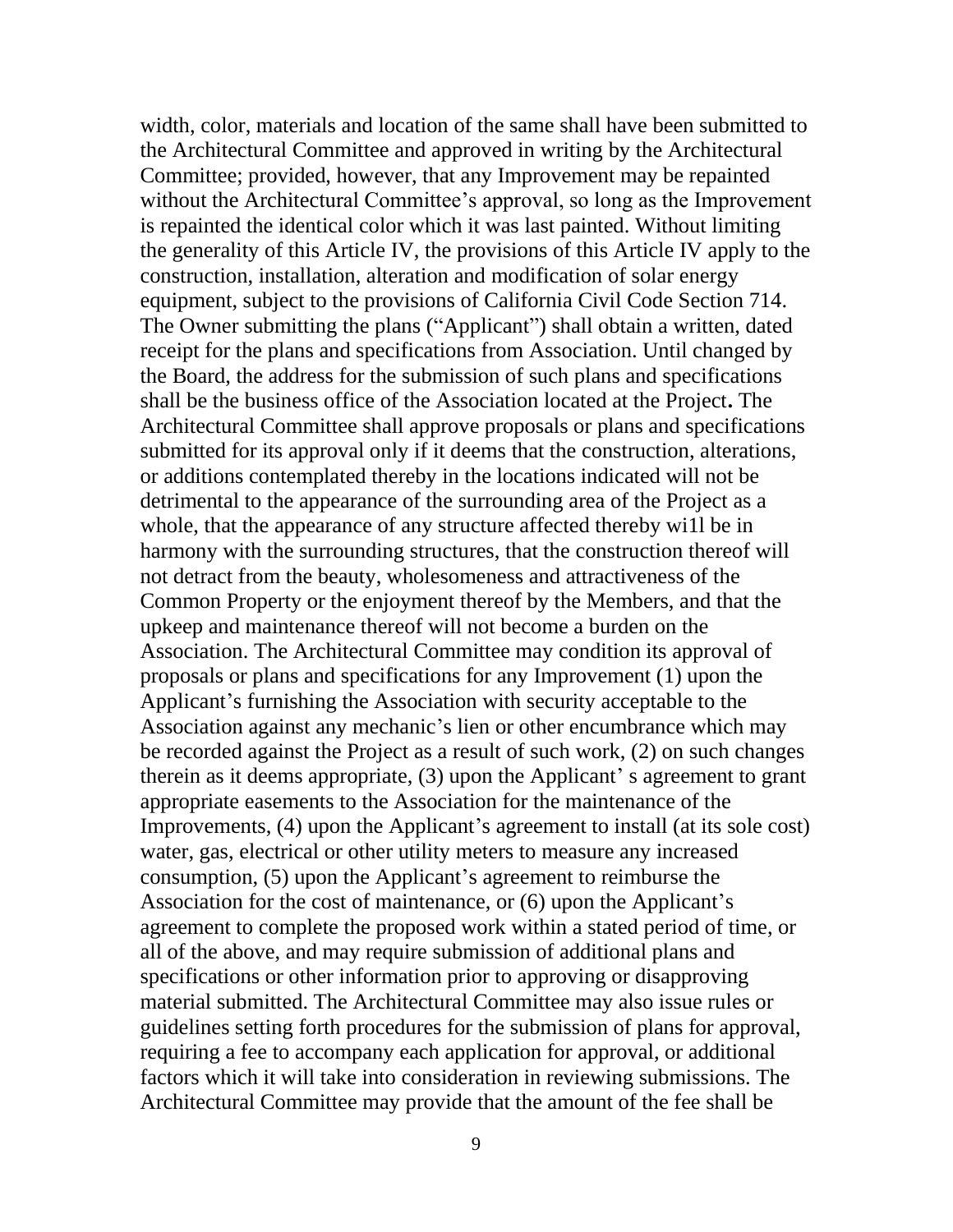uniform, or that it be determined in any other reasonable manner, such as by the reasonable cost of the construction, alterations or additions contemplated. The Architectural Committee may require such detail in plans and specifications submitted for its review as it deems proper, including without limitation, floor plans, site plans, drainage plans, elevation drawings and description or samples of exterior material and colors. Until receipt by the Architectural Committee of any required plans and specifications, the Architectural Committee may postpone review of any plan submitted for approval. Decisions of the Architectural Committee and the reasons for the decisions shall be transmitted by the Committee to the Applicant at the address set forth in the application for approval, within forty-five (45) days after receipt by the Architectural Committee of all materials required by the Architectural Committee. Any application submitted pursuant to this Section 4.02 shall be deemed approved unless written disapproval or a request for additional information or materials by the Architectural Committee shall have been transmitted to the Applicant within forty-five (45) days after the date of receipt by the Architectural Committee of all required materials. The Applicant shall meet any review or permit requirements of the City of Avalon or the County of Los Angeles prior to making any alterations or Improvements permitted hereunder. No addition, alteration or replacement, or any series of related additions, alterations or replacements carried on as part of a single project, which addition, alteration or replacement, or series of related additions, alterations or replacements, cost Ten Thousand Dollars (\$10,000) or more shall be commenced or maintained until the plans and specifications therefor submitted to the Committee as required above have been approved by Master Lessor. Two copies of the plans and specifications shall be submitted by the Applicant to Association for forwarding to the Master Lessor. Association shall notify the Applicant of Master Lessor's approval or disapproval of the plans and specifications promptly upon receipt of such approval or disapproval by Association. Neither the Association, the Architectural Committee nor its members shall be responsible to the Applicant for any delay in the processing of the plans and specifications on the part of Master Lessor. The Applicant shall send written notice to Association for forwarding to Master Lessor of any substantial repair to be undertaken even if such repair does not require Master Lessor's prior approval hereunder.

**Section 4.07. Scope of Review**. The Architectural Committee shall review and approve or disapprove all plans submitted to it for any proposed Improvement, alteration or addition, on the basis of aesthetic considerations,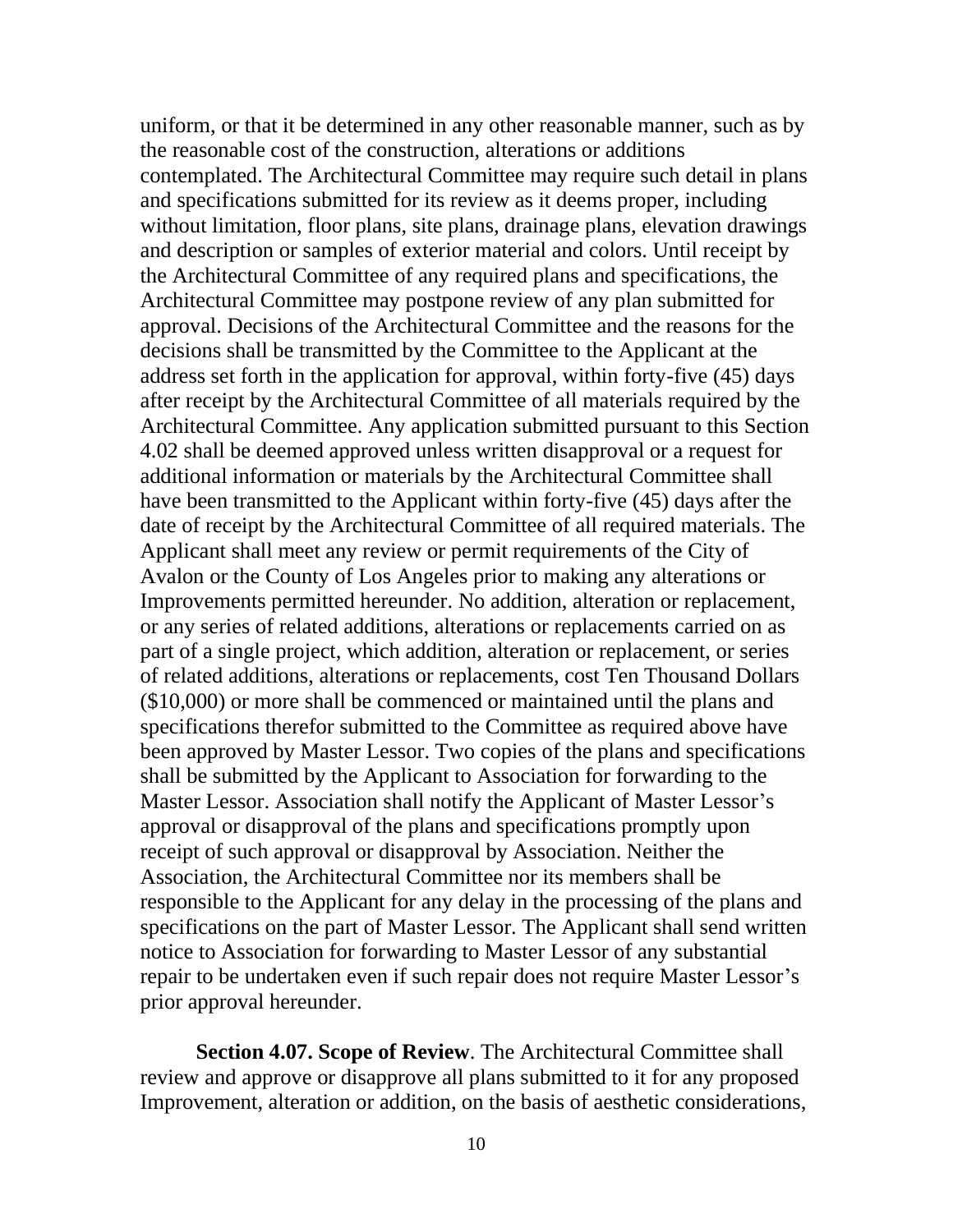consistency with the Restated CC&Rs, and the overall benefit or detriment which would result to the immediate vicinity and the Project generally. The Architectural Committee shall take into consideration the aesthetic aspects of the architectural designs, placement of buildings, landscaping, color schemes, exterior finishes and materials and similar features. The Architectural Committee's approval or disapproval shall be based solely on the considerations set forth in this Article IV, and the Architectural Committee shall not be responsible for reviewing, nor shall its approval of any plan or design be deemed approval of, any plan or design from the standpoint of structural safety or conformance with building or other codes.

**Section 8.07. Inside and Outside Installations.** No outside installation of any type, including but not limited to clotheslines, shall be constructed, erected or maintained on any Residence, except as may be installed by, or with the prior consent of, the Architectural Committee. No balcony or patio covers, wiring, or installation of air conditioning, water softeners, or other machines shall be installed on the exterior of the buildings of the Project or be allowed to protrude through the walls or roofs of the buildings (with the exception of those items installed during the original construction of the Project), unless the prior written approval of the Architectural Committee is secured. Outdoor patio or lounge furniture, plants and barbecue equipment may be maintained pursuant to the Rules and Regulations. The type and color of all exposed window coverings shall be subject to the prior written approval of the Architectural Committee. Notwithstanding the specificity of the foregoing, no exterior addition, change or alteration to any Condominium or Residence shall be commenced without the prior written approval of the Architectural Committee**.** Nothing shall be done in any Condominium or in, on or to the Common Areas which will or may tend to impair the structural integrity of any building in the Project or which would structurally alter any such building except as otherwise expressly provided herein. There shall be no alteration, repair or replacement of wall coverings within Condominiums that may diminish the effectiveness of the sound control engineering within the buildings in the Project. No Owner shall cause or permit any mechanic's lien to be filed against any portion of the Project for labor or materials alleged to have been furnished or delivered to the Project or any Condominium for such Owner, and any Owner who does so shall immediately cause the lien to be discharged within five (5) days after notice to the Owner from the Board. If any Owner fails to remove such mechanic's lien, the Board may discharge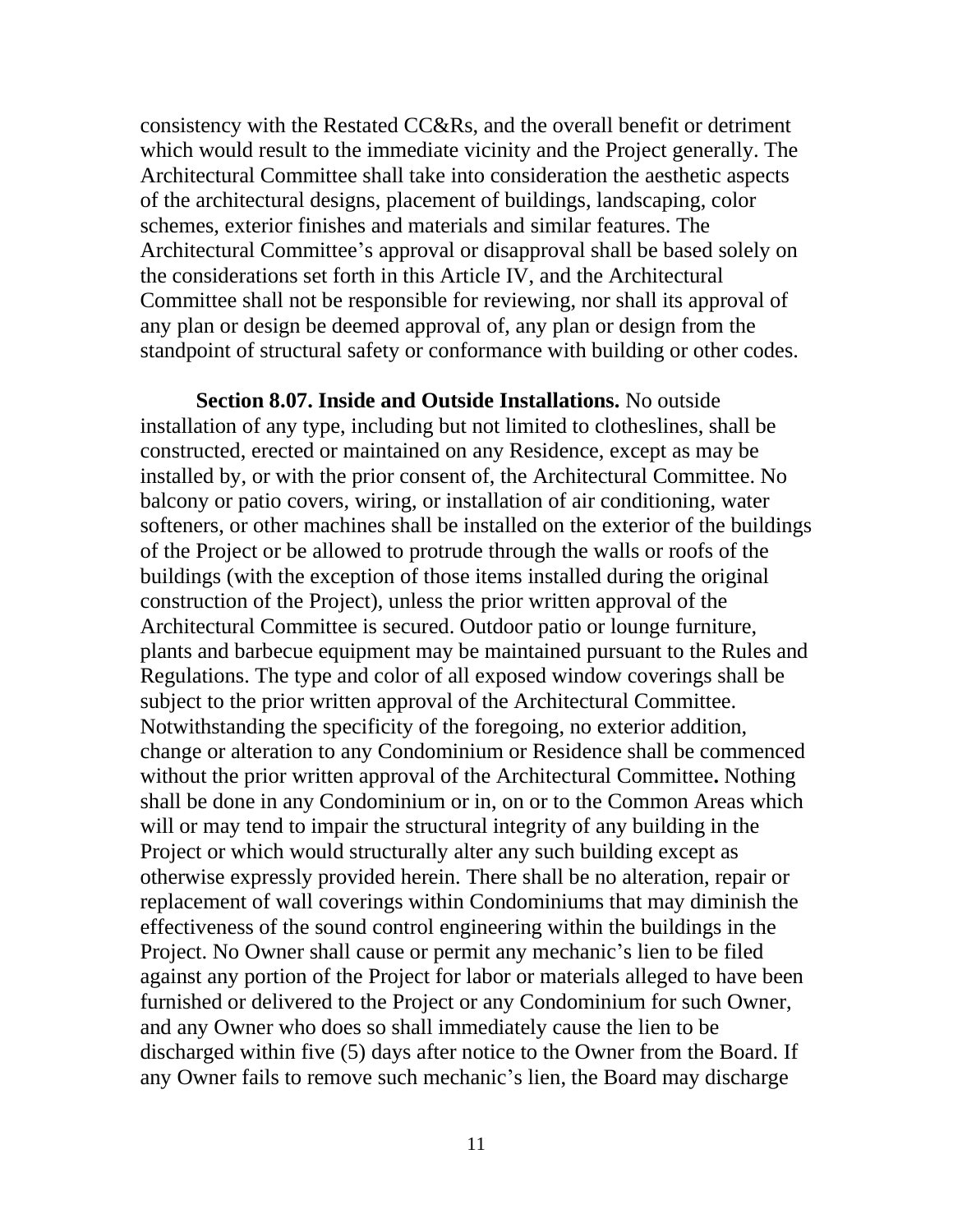the lien and charge the Owner a Special Assessment for such cost of discharge.

# **APPLICABLE LAWS**

# **Civil Code Section 4600**.

(a) Unless the governing documents specify a different percentage, the affirmative vote of members owning at least 67 percent of the separate interests in the common interest development shall be required before the board may grant exclusive use of any portion of the common area to a member.

(b) Subdivision (a) does not apply to the following actions: (1) A reconveyance of all or any portion of that common area to the subdivider to enable the continuation of development that is in substantial conformance with a detailed plan of phased development submitted to the Real Estate Commissioner with the application for a public report.

(2) Any grant of exclusive use that is in substantial conformance with a detailed plan of phased development submitted to the Real Estate Commissioner with the application for a public report or in accordance with the governing documents approved by the Real Estate Commissioner.

(3) Any grant of exclusive use that is for any of the following reasons:

(A) To eliminate or correct engineering errors in documents recorded with the county recorder or on file with a public agency or utility company. (B) To eliminate or correct encroachments due to errors in construction of any improvements.

(C) To permit changes in the plan of development submitted to the Real Estate Commissioner in circumstances where the changes are the result of topography, obstruction, hardship, aesthetic considerations, or environmental conditions.

(D) To fulfill the requirement of a public agency.

(E) To transfer the burden of management and maintenance of any common area that is generally inaccessible and not of general use to the membership at large of the association.

(F) To accommodate a disability.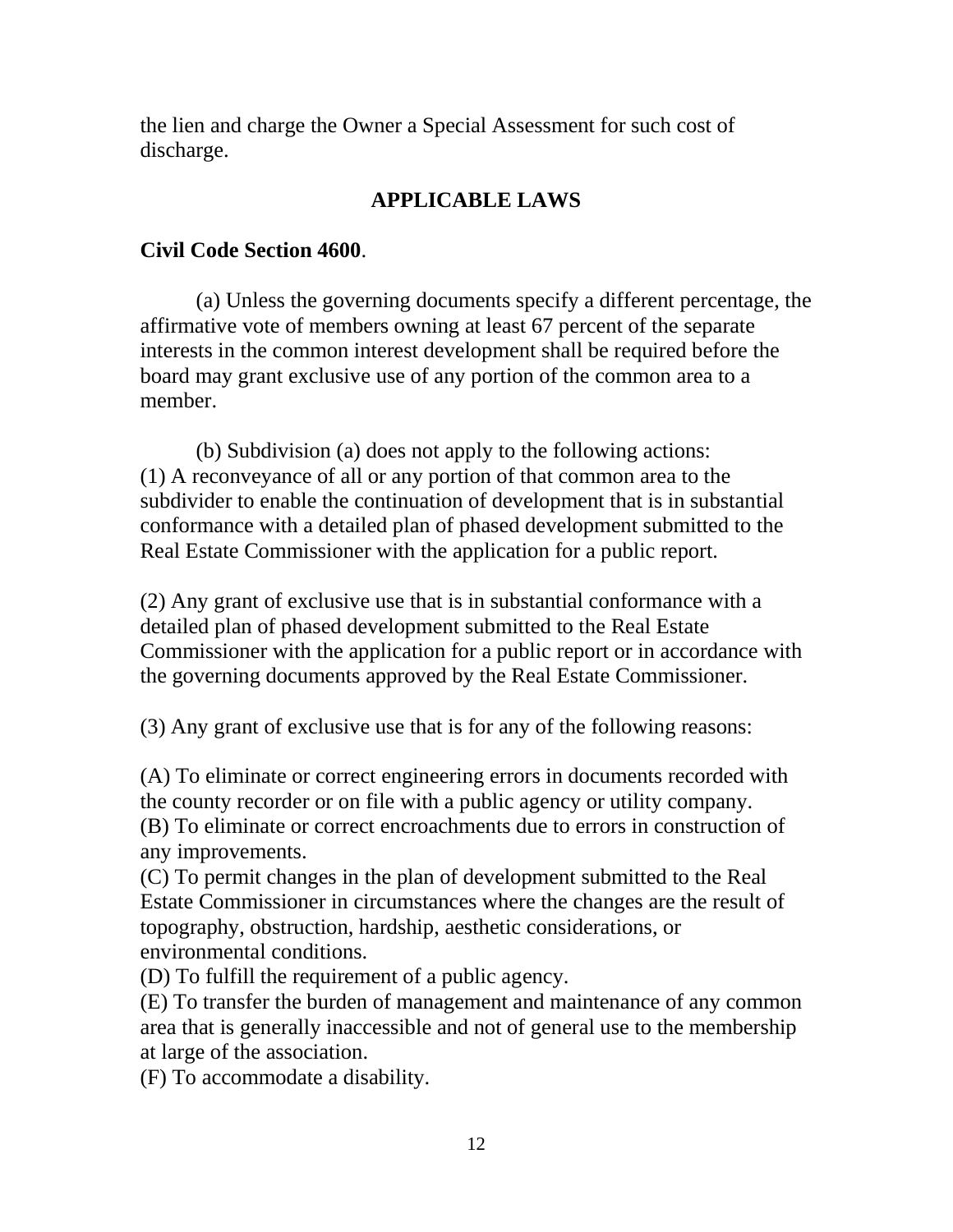(G) To assign a parking space, storage unit, or other amenity, that is designated in the declaration for assignment, but is not assigned by the declaration to a specific separate interest.

(H) To install and use an electric vehicle charging station in an owner's garage or a designated parking space that meets the requirements of Section 4745, where the installation or use of the charging station requires reasonable access through, or across, the common area for utility lines or meters.

(I) To install and use an electric vehicle charging station through a license granted by an association under Section 4745.

(J) To install and use a solar energy system on the common area roof of a residence that meets the requirements of Sections 714, 714.1, and, if applicable, Section 4746.

(K) To comply with governing law.

(c) Any measure placed before the members requesting that the board grant exclusive use of any portion of the common area shall specify whether the association will receive any monetary consideration for the grant and whether the association or the transferee will be responsible for providing any insurance coverage for exclusive use of the common area.

**Civil Code §4760. Improvements to Separate Interest.** (a) Subject to the governing documents and applicable law, a member may do the following:

(1) Make any improvement or alteration within the boundaries of the member's separate interest that does not impair the structural integrity or mechanical systems or lessen the support of any portions of the common interest development.

(2) Modify the member's separate interest, at the member's expense, to facilitate access for persons who are blind, visually handicapped, deaf, or physically disabled, or to alter conditions which could be hazardous to these persons. These modifications may also include modifications of the route from the public way to the door of the separate interest for the purposes of this paragraph if the separate interest is on the ground floor or already accessible by an existing ramp or elevator. The right granted by this paragraph is subject to the following conditions:

(A) The modifications shall be consistent with applicable building code requirements.